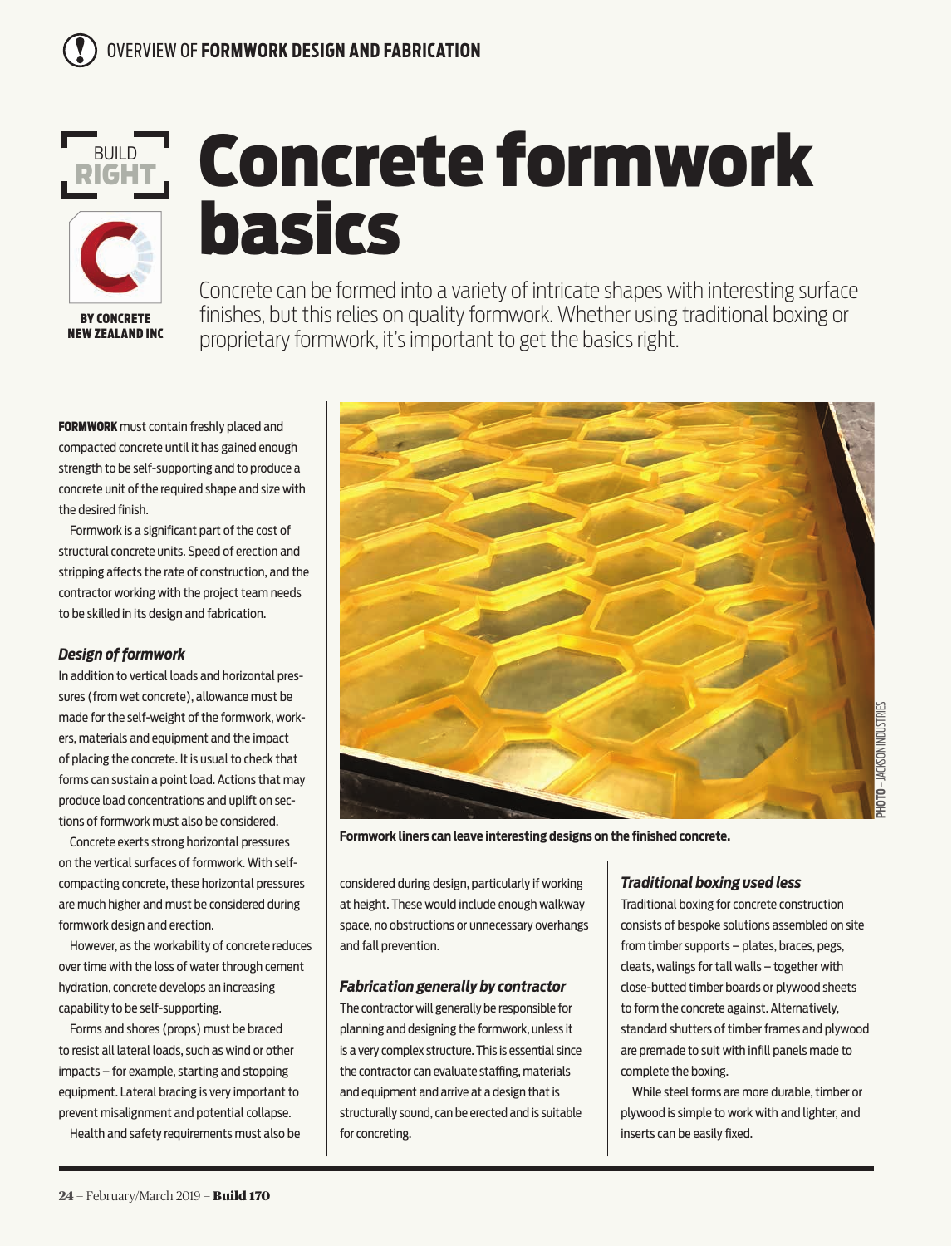

**Proprietary formwork system.** 

#### *Sheeting and decking*

Sawn or dressed timber can be used as sheeting and decking. It can eliminate studs on slab work when supported on runners or stringers. Edges may be square cut or tongue and groove. To prevent grout loss, joints should be sealed with a flexible foamed strip.

The advantages of using exterior grade plywood as a form supported by timber framing include it:

- **●** is rapidly fixed
- **●** can provide large smooth surface areas without joints
- **●** has high resistance to impact
- **●** can be nailed close to the edge
- **●** is stable when wet.

To ensure maximum reuse of plywood, seal sheet edges, use thin but wide wedges when stripping, coat sparingly before each use with a form-release agent and clean down immediately after use.

Options for sheeting or form liners against which the concrete is placed:

- **●** Steel sheet typically incorporating steel angle supports to keep the form straight.
- **●** Proprietary lightweight flexible or rigid interlocking PVC planks.
- **●** Hardboard this has a limited reuse and must be tempered to provide resistance to moisture. Sheets should be centre pinned to sheeting material to reduce buckling. Clean before reoiling for reuse.
- **●** Textured rubber linings that can be used with any formwork system. It is essential to ensure the rubber is well fixed to the backing. Using the correct release agent is also important.
- **●** Thin plastic sheeting requiring backing support can be used to produce a smooth surface finish. Many uses can be achieved. However, the impervious face of the liner can trap air bubbles and so form blow holes.

#### *Release agents*

Most form materials require the application of a release agent to the surfaces that will be in contact with the concrete to make removal of the formwork easier. As well as effecting release, release agents can also influence the concrete surface appearance and durability.

When selecting the release agent, consider the

type of surface (absorbent or non-absorbent), type of concrete, quality of finish and ease of application as well as any finish that might be applied to the concrete, such as tiles or paint.

#### *Include striking strips*

Formwork reuse relies on being able to remove the shutters easily and quickly. There must be room to move the shutter in two directions before attempting to lift them clear from the surface. The usual way to do this is to include some striking pieces or wrecking strips.

The time of striking is normally specified in the construction documents, otherwise the requirements of NZS 3109:1997 *Concrete construction* should be applied. The requirements for beam sides and walls are 2–6 days depending on temperature conditions, but this may vary. Removal of any soffit formwork is related to structural propping and should be covered in the specification to allow the concrete's required strength.

#### *Proprietary systems*

As many formwork requirements are common across projects, a number of reusable proprietary formwork systems have been developed.

These mostly modular systems are designed for speed and efficiency, with health and safety built in. There are a variety of main systems:

**●** Table form/flying form – large preassembled units, often creating an entire bay of a suspended floor slab, offer mobility and rapid erection for projects with consistent or repetitive layouts.